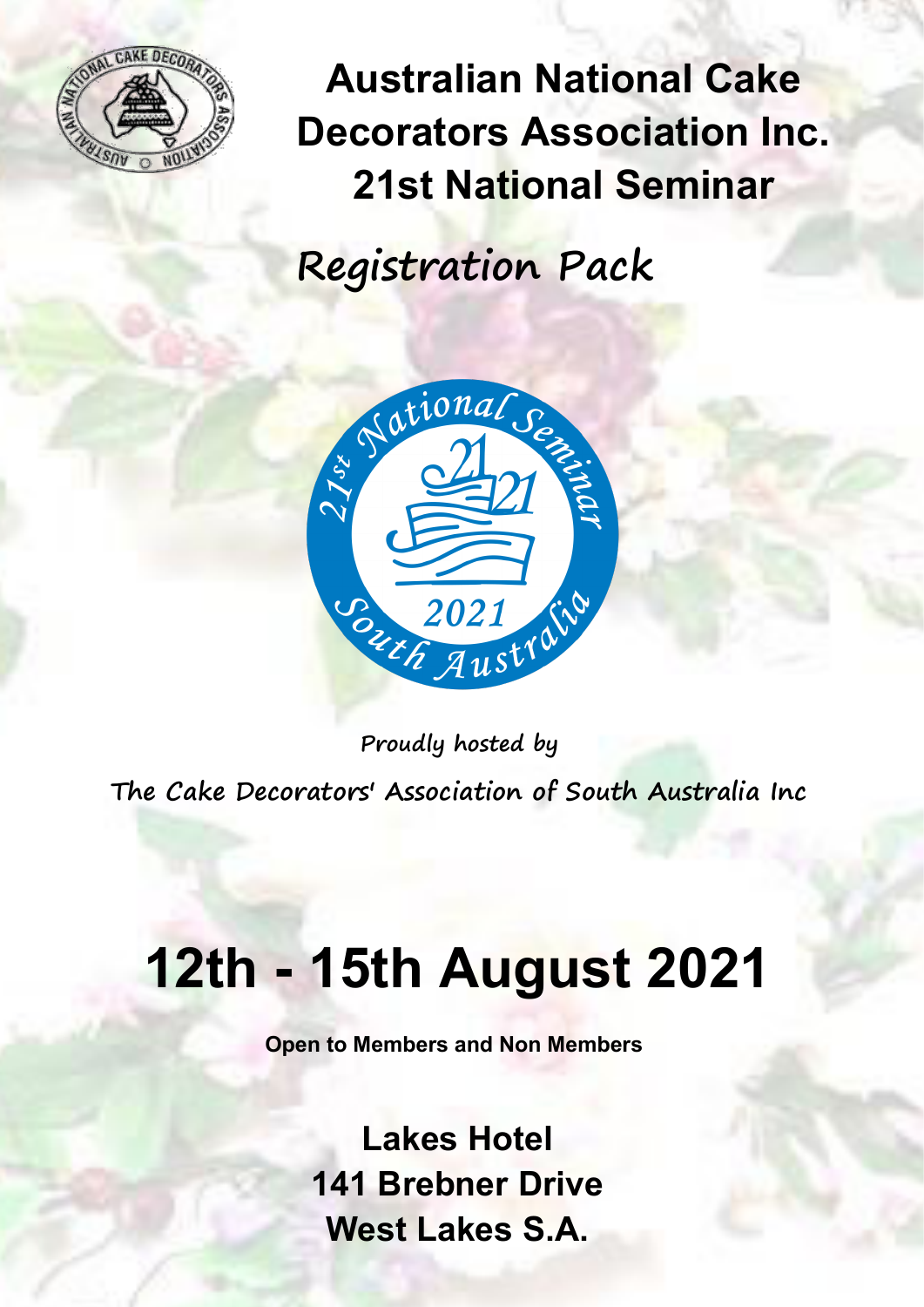

## **ANCDA 21st NATIONAL SEMINAR - REGISTRATION FORM**



**Please scan, email or return this page by mail with all details printed clearly.** *Please keep a copy for your records.* 

| Mr / Mrs / Ms / Miss / Dr (Please circle) |  |
|-------------------------------------------|--|
|                                           |  |
|                                           |  |
|                                           |  |
|                                           |  |
|                                           |  |
|                                           |  |
| <b>Medical Dietary Requirements only:</b> |  |
|                                           |  |
|                                           |  |

## **SEMINAR FEES:**

| <b>Description</b>                                                                     | Fee                                                  | Total<br><b>AUD</b> |
|----------------------------------------------------------------------------------------|------------------------------------------------------|---------------------|
| <b>4 Day Seminar Fee</b>                                                               | \$750                                                |                     |
| 1 Day Seminar Fee -<br>(please circle) Thursday, Friday, Saturday, Sunday              | 1 Day - \$225.00<br>due by 31 <sup>st</sup> May 2021 |                     |
| <b>Welcome Coffee and Cake night – optional</b><br>Wed, 11th August - Partners Welcome | \$35.00 each                                         |                     |
| <b>Seminar Dinner - included in seminar fee</b><br>Sat, 14th August                    | included                                             | <b>Included</b>     |
| <b>Seminar Dinner - Partner - optional</b>                                             | \$70.00                                              |                     |
| 1st Payment - due by 31st January 2021<br>Cheque/Cash<br>EFT.                          | Minimum \$250.00                                     |                     |
| 2nd Payment<br>EFT.<br>Cheque/Cash                                                     | Minimum \$250.00                                     |                     |
| 3rd Payment - due by 31st May 2021<br>Cheque/Cash<br>EFT.                              | Balance remaining                                    |                     |

Workshops will be available Sunday evening and all day Monday. Details will be available in the near future.

**Due to the uncertainty of COVID-19, if the need arises that we have to cancel, all fees will be refunded.**